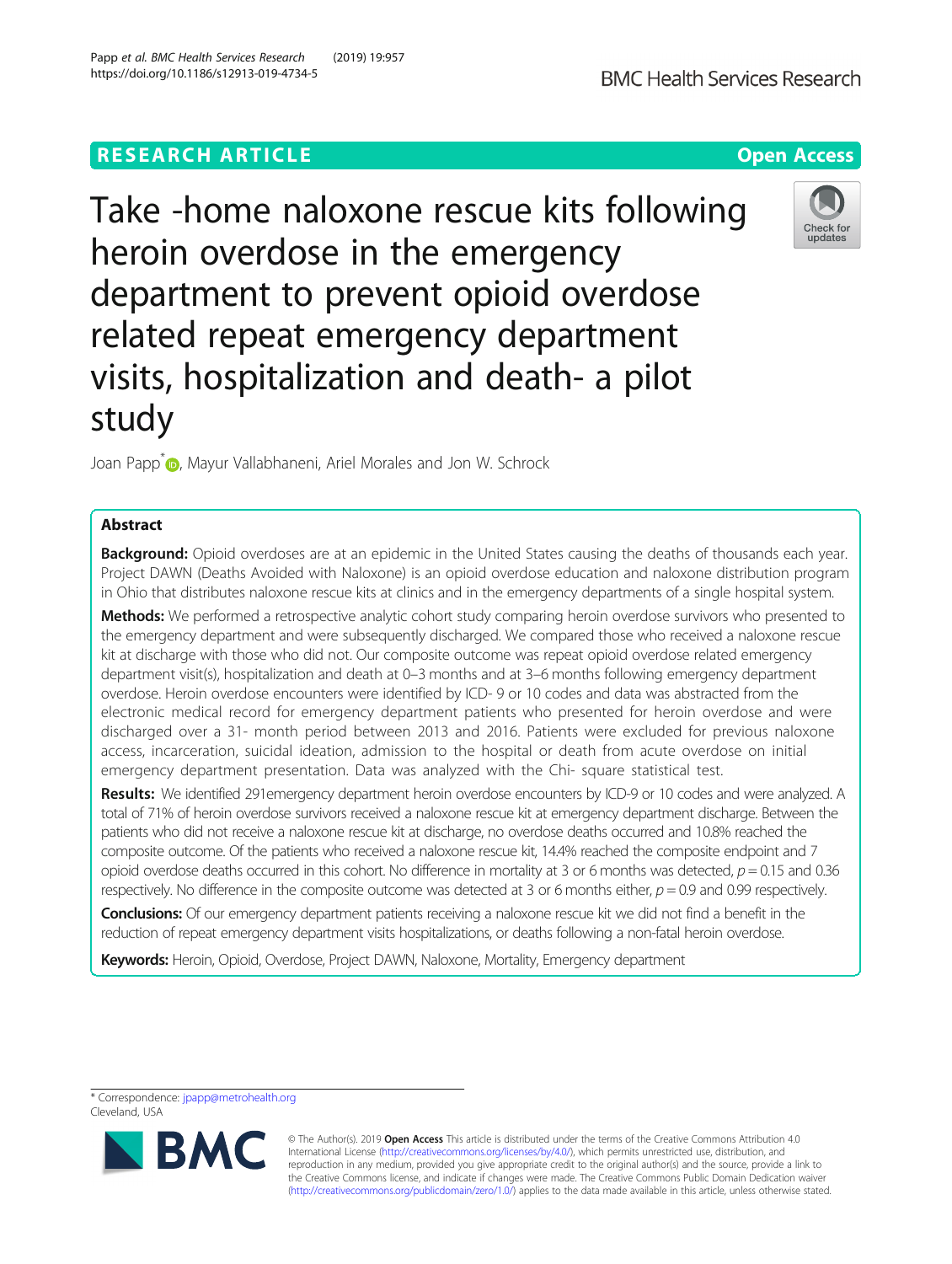## Background

The United States is facing an epidemic of opioid overdose deaths of unprecedented scale [[1](#page-5-0)–[3](#page-5-0)]. Since 2000, our nation has seen a 137% increase in the rate of overdose related death, including a 200% increase in opioid related overdose death rate [\[2](#page-5-0)]. The momentum of this epidemic has not slowed with 70, 237 overdose deaths in 2017 and of these deaths, two thirds were attributed to an opioid [[4](#page-5-0), [5\]](#page-5-0). The New England and Midwestern states are among the most devastated regions of the country, with Ohio reporting a 98% increase in unintentional deaths between 2010 and 2015 [\[6\]](#page-5-0).

The opioid crisis has spanned nearly three decades and has progressively become more deadly as synthetic opioids have become widely available [[4](#page-5-0)]. The epidemic started in the mid-1990s with the increased availability of prescription opioid pain relievers [\[1](#page-5-0), [3,](#page-5-0) [7](#page-5-0)]. Many opioid dependent users transitioned to heroin as a more cost-effective alternative to prescription opioids, which were becoming more difficult to obtain beginning in 2010 [\[4](#page-5-0), [7,](#page-5-0) [8\]](#page-5-0). This transition was first described in a study of heroin users entering drug treatment in the last decade in which 75% reported that they were first introduced to heroin from prescription drugs [[7\]](#page-5-0). This substitution of prescription opioids for heroin led to a tripling of overdose deaths over a four-year period [\[2](#page-5-0)]. In 2013, illicitly manufactured fentanyl (IMF), a purely synthetic opioid 50–100 times more potent than morphine emerged and continues to be the greatest current threat to opioid users [\[9](#page-5-0)]. IMF has been identified in combination with heroin, cocaine or as pure IMF [[3,](#page-5-0) [10](#page-5-0)–[12](#page-5-0)]. The rate of fatal overdose from fentanyl and its analogs have doubled each year between 2013 and 2016 in all age, gender and ethnic subgroups in the U.S. [\[12,](#page-5-0) [13](#page-5-0)] In Cuyahoga County, the unintentional overdose death rate per 100,000-population increased between 2013 and 2016 from 20.2 to 43.6 respectively, fueled by emergence of IMF. Statewide, overdose fatalities in Ohio attributed to fentanyl increased steadily as well: 4% in 2013, 19.9% in 2014, 37.9% in 2015 and 58.2% in 2016.

Risk factors contributing to fatal opioid overdose have been identified by other investigators and include: male gender, history of injection heroin use, a period of recent abstinence (commonly due to inpatient drug treatment or jail), mixing drugs, history of previous opioid overdose(s) and older age  $[14, 15]$  $[14, 15]$  $[14, 15]$  $[14, 15]$  $[14, 15]$ .

Patients who use opioids frequently seek care in the emergency department (ED) allowing for a unique opportunity to offer novel interventions to reduce mortality and improve outcomes in this high- risk population [[16](#page-5-0), [17\]](#page-5-0). In a study of ED patients who survived opioid overdose, the one-year mortality rate was 5.5% with the highest risk of subsequent fatality occurring in the first month after overdose [\[18\]](#page-5-0). Interventions directed at reducing this early mortality that have shown promise include ED-initiated buprenorphine/naloxone treatment, access to a peer coaches, and take-home naloxone [[19](#page-5-0), [20\]](#page-5-0). Of these interventions, only ED initiated buprenorphine/naloxone has been rigorously evaluated [[21,](#page-5-0) [22\]](#page-5-0). It is likely that additional interventions may also contribute to improved outcomes either alone or in combination. Without intervention in the ED, patients are likely to continue drug use and maintain a high risk for future fatal overdose.

Naloxone Hydrochloride is an opioid antagonist, which reverses the respiratory, and CNS depression of opioid overdose and can prevent death. Naloxone has been FDA approved for intravenous, intramuscular (IM) injection or intranasal (IN) administration [[23](#page-5-0)–[25](#page-5-0)]. The opioid antidote is available in the United States with a prescription, is not a controlled substance and has no potential for abuse.

While EDs and EMS providers frequently administer naloxone to reverse opioid overdose, until recently, laypersons did not readily have access to the antidote to revive overdose victims [[26\]](#page-5-0). It has been shown that providing take-home naloxone rescue kits (NRKs) to atrisk patients reduces opioid overdose death rates in communities that implement opioid education and naloxone distribution programs and is cost effective under highly conservative estimates [\[27](#page-5-0), [28](#page-5-0)]. The optimal amount of training required to competently respond to an overdose with naloxone is unknown, however both trained and untrained rescuers respond similarly when responding to an overdose suggesting that minimal education is required [\[29\]](#page-5-0). It has also been shown that providing naloxone rescue kits to patients in the ED is a feasible practice but still this potentially lifesaving intervention is not standard care in most E.Ds [\[19,](#page-5-0) [20](#page-5-0), [30](#page-5-0)]. No studies to date have evaluated patient level outcomes in persons who receive NRKs in the ED.

## Methods

## Setting

This retrospective analytic cohort study took place at an urban academic medical center in Northeast Ohio with a main campus ED with 100, 000 annual visits. This same institution operates Cuyahoga County Project DAWN, Deaths Avoided with Naloxone, a hospitalbased opioid education and naloxone distribution (OEND) program. DAWN was created to educate opioid users and other rescuers on risk factors, recognition and response to opioid overdose. The program distributes NRKs and was the sole point of access for take- home naloxone during this study period. Cuyahoga County Project DAWN is unaffiliated with the Drug Awareness Warning Network (DAWN) the public health surveillance system, managed by SAMHSA. In addition to the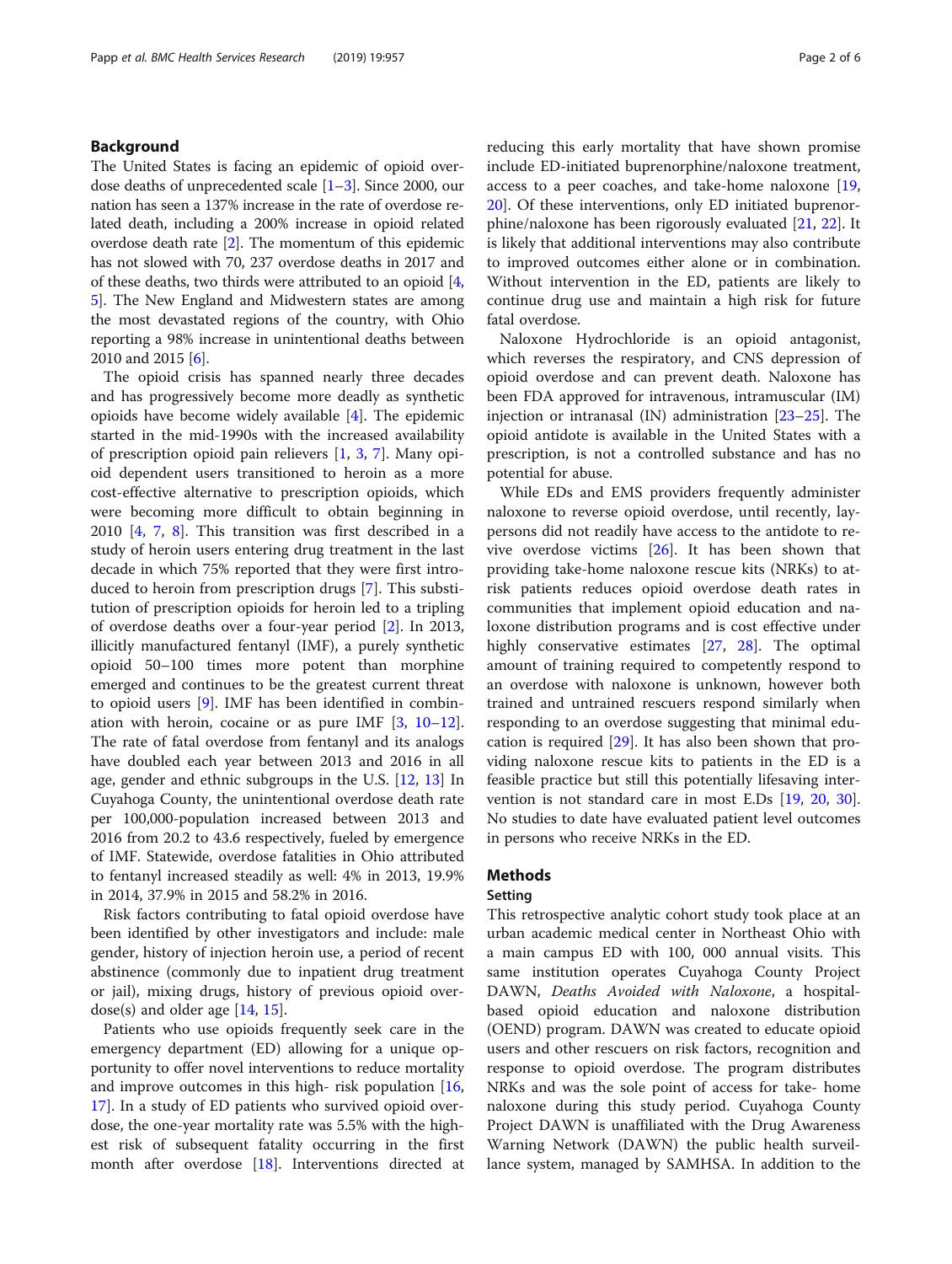EDs of this medical center, project DAWN provides naloxone rescue kits (NRKs) at community walk- in sites, the Cuyahoga County Corrections Center (CCCC), and the inpatient units throughout this institution. Through our electronic medical record (EPIC, Verona WI), we were able to record all patient encounters for distribution of NRKs in the electronic health record of this single institution.

Prior to implementation of the naloxone distribution program in the ED, all providers, nurses and paramedics were educated with a mandatory educational module on the benefits of take home naloxone as well as the procedure for dispensing NRKs in the ED. A hospital wide policy for naloxone distribution was created for ordering take-home naloxone and was available to all providers and nurses. One year after ED program implementation, providers were surveyed on their knowledge and attitudes toward take-home naloxone in the ED and 66.7% of providers responded positively to the statement "This is a lifesaving intervention that I support."

## Participants

Adult patients between 18 and 89 years of age with an ICD-9 or 10 diagnosis of heroin overdose treated in the ED who were subsequently discharged were reviewed. Patients were excluded from further review if there was documentation of the following: previous NRK access, prescription for naloxone, incarceration while in the ED, reported suicidal ideation, admission to the hospital or death from acute overdose on initial ED presentation.

We evaluated the effect of take-home NRKs in adult ED patients presenting for heroin overdose who were subsequently discharged over a 31- month period between September 1, 2013 and April 1, 2016. For each eligible patient encounter following an ED non-fatal presentation, the composite outcome of repeat opioid overdose related ED visit(s), hospitalization, and death were recorded at 0–3 months and 3–6 months. Demographics and medical history for each patient were also recorded. At the first ED visit for heroin overdose, we recorded whether the patient received an NRK or not. Deaths were tracked by a subjects' presentation to the Cuyahoga County Medical Examiner. Patients who received an NRK at ED discharge were compared to those who did not to determine if a statistically significant difference occurred. This study was reviewed, and a waiver of informed consent was approved by our hospital's Institutional Review Board.

## Measurement and data collection

ED heroin overdose encounters were initially identified by obtaining a report of all overdose related ICD-9 or 10 codes during the study period. Two research assistants with a bachelor's degree education manually reviewed all

encounters. Research assistants were trained to abstract data from the medical record prior to the start of the study using a set of "practice" medical records. The research assistants were trained on the abstraction protocol, case selection and inclusion/exclusion criteria. Each variable was explicitly defined as follows: independent variable was defined as receiving an NRK or not receiving an NRK at ED discharge. Dependent variables are opioid overdose related repeat ED visit(s), hospitalization(s) or death. Extraneous variables that were examined include: age, gender, zip code, refusal of naloxone rescue kit, history of past documented opioid overdose, recent period of abstinence, medical conditions, prescription medications, use of other illicit drugs and route of heroin administration as documented in the electronic health record. The data from the electronic chart was collected using a standardized abstraction form and entered into the Redcap secure database. Inter-rater agreement was calculated periodically throughout data collection from a sample of charts. Each research assistant was blinded to the results of the original abstractor. Performance of abstractors was monitored periodically throughout the study and inter-rater agreement was monitored and feedback on performance was given. Routine meetings were held to adjudicate conflicts and any data that was conflicting, missing, ambiguous or unknown. It was not practical to blind the abstractors to the purpose of the study.

#### Sample size calculation

We utilized a composite outcome of opioid overdose related repeat ED visits, hospitalization and mortality after ED discharge from opioid overdose. Limited data from the literature were available to accurately calculate a sample size in this population. Assuming a baseline incidence of the composite outcome of 5% and a treatment group incidence of 1%, a sample size of 284 patients in each group would be required to detect an effect size of 0.04 and provide a power of 80% with a type I error rate (alpha) of 5%.

#### Data analysis

Data are presented as frequencies and was analyzed with the Chi- square statistical test using Stata (State College, TX) statistical software.

## Results

During the study period we identified 397 heroin overdoses, 69 patients met one or more exclusion criteria, 37 patients had missing or incomplete data and 291 were analyzed. Patients were excluded from further review if one or more of the following exclusion criteria were present: documentation of previous access to or prescription for naloxone (36), incarceration at time of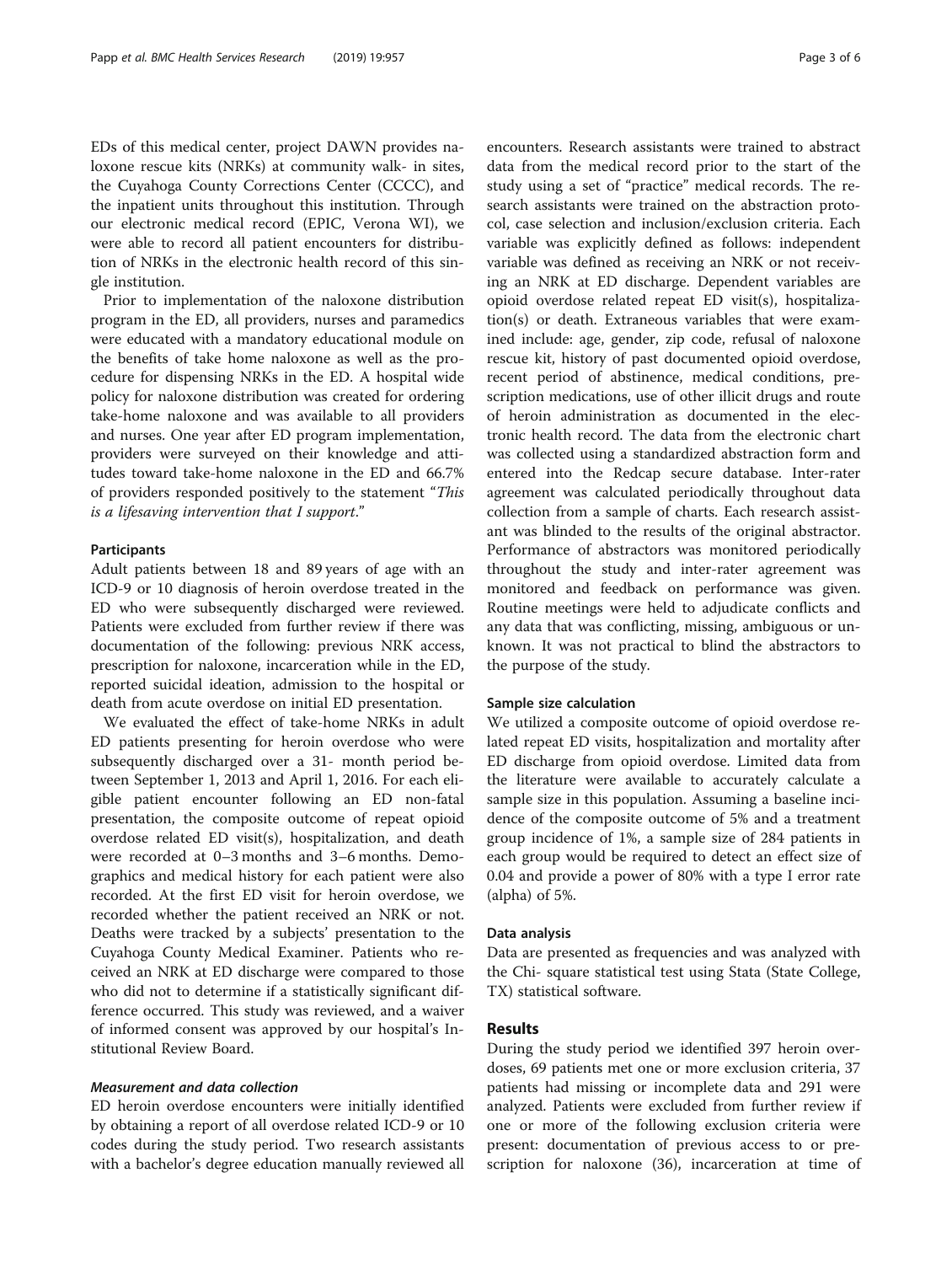<span id="page-3-0"></span>Table 1 Cause of Death by Month and Year

| Month of<br>Death | Year of<br>Death | Cause of Death Listed in Medical<br>Examiner's report             |
|-------------------|------------------|-------------------------------------------------------------------|
| January           | 2015             | Heroin, cocaine                                                   |
| April             | 2015             | Heroin, fentanyl                                                  |
| June              | 2015             | Oxycodone                                                         |
| March             | 2016             | Fentanyl, heroin                                                  |
| June              | 2016             | Heroin, fentanyl, acetyl fentanyl, cocaine and<br>diphenhydramine |
| August            | 2016             | Heroin, furanyl fentanyl, alprazolam, and<br>diphenhydramine      |
| September         | 2016             | Heroin, fentanyl                                                  |

initial ED overdose [[4\]](#page-5-0), suicidal ideation [\[9\]](#page-5-0), admitted to the hospital at time of initial heroin overdose [[31\]](#page-5-0) or death [\[1](#page-5-0)].

The median age of analyzed patients was 34 years (IQR) and 70% were male. No ethnicity data was available for review. The following medical conditions were reported among all patients included for review: hypertension 17.1%, asthma/COPD 26.4%, diabetes 7.4%, hepatitis C 40.3%, HIV 2.8%, cardiac disease 13.6%, psychiatric disease 60.2%, other medical condition (19.4%). We found 74% reported a marital status of single, 13.5% married and 12.1% divorced. A total of 13.1% of patients had a current opioid prescription for analgesia, 2.9% had a current prescription for a benzodiazepine and 1.2% had a current prescription for an opioid for medication assisted treatment (MAT) of opioid use disorder (OUD). Prior opioid overdoses were recorded in 31.4% of all ED overdose survivors with 31% reporting a period of abstinence greater than 1 week prior to date of initial ED overdose during the study period.

## Main results

Over the study period 71% of heroin overdose survivors received an NRK at ED discharge. A total of 39 unique patients reached one or more of the composite outcome measures recorded. Among the patients who did not receive an NRK at discharge, 38% were offered an NRK but refused it and 15% of these patients stated that they already had access to an NRK.

**Table 2** Composite outcomes at  $0-3$  and  $3-6$  months, n  $(\%)$ 

No overdose deaths occurred among patients who did not receive an NRK and 10.8% reached the composite outcome. 14.4% of patients who received an NRK reached the composite endpoint and 7 opioid overdose deaths occurred in this cohort. Cause of death for each decedent is listed by month and year in Table 1. No deaths occurred in 2013 or 2014, and fentanyl or a fentanyl analog contributed to all deaths occurring in 2016. No difference in mortality at 3 or 6 months was detected,  $p = 0.15$  and 0.36 respectively. No difference in reaching the composite outcome was detected at 3 or 6 months either,  $p = 0.9$  and 0.99 respectively. Composite outcomes and mortality at 0–3 and 3–6 months are listed in Table 2.

## **Discussion**

EDs provide critical access for at–risk patients who use opioids and are an ideal setting to introduce novel interventions to reduce morbidity and mortality in this population. Although numerous interventions are currently being utilized, few have been rigorously studied to determine effectiveness. In this study, we were unable to detect a significant difference in patient level outcomes for overdose survivors who received an NRK at ED discharge. In a previous study by Walley, et al. opioid death rates were reduced in the communities that implemented OEND programs. This is likely explained by the observation that patients in their study reported that they used their naloxone for someone else (friend, stranger or partner/family) in 93% of the rescues, i.e. most people used their NRK to save someone other than themselves [\[28\]](#page-5-0). Hence, although a reduction in mortality rate in the community was reported, individual patient -level outcomes were not measured or reported.

In our study, it is notable that all fatalities and most patients who reached the composite outcome were in the group that received an NRK at ED discharge. This finding may be due to the greater proportion of overdose survivors (71%) that received an NRK. NRK distribution became standard care for overdose aftercare in our ED during the study period and increased over time (Table [3](#page-4-0)). In 2016, when ED overdose mortality peaked, 83% of overdose survivors were discharged with an NRK. Another factor that likely influenced this result is

| <b>NRK</b>                                | Death at 0-3<br>months | Death at 3-6<br>months | Total<br>Deaths | Composite<br>Outcome<br>$0-3$ months | Composite Outcome at<br>$3 - 6$<br>months | Total Composite<br>Outcome |
|-------------------------------------------|------------------------|------------------------|-----------------|--------------------------------------|-------------------------------------------|----------------------------|
| N <sub>o</sub><br>NRK 28.5%<br>$(n = 83)$ | 0                      |                        |                 | 5(6)                                 | 4(4.8)                                    | 9(10.8)                    |
| Received NRK 71% ( $n =$<br>208           | 5(2.4)                 | 2(0.9)                 | 7(3.3)          | 16(7.6)                              | 14(6.7)                                   | 30(14.4)                   |
| Total $(n = 291)$                         | 5(1.7)                 | 2(0.7)                 | 7(2.4)          | 21(7.2)                              | 20(6.1)                                   | 39 (13.4)                  |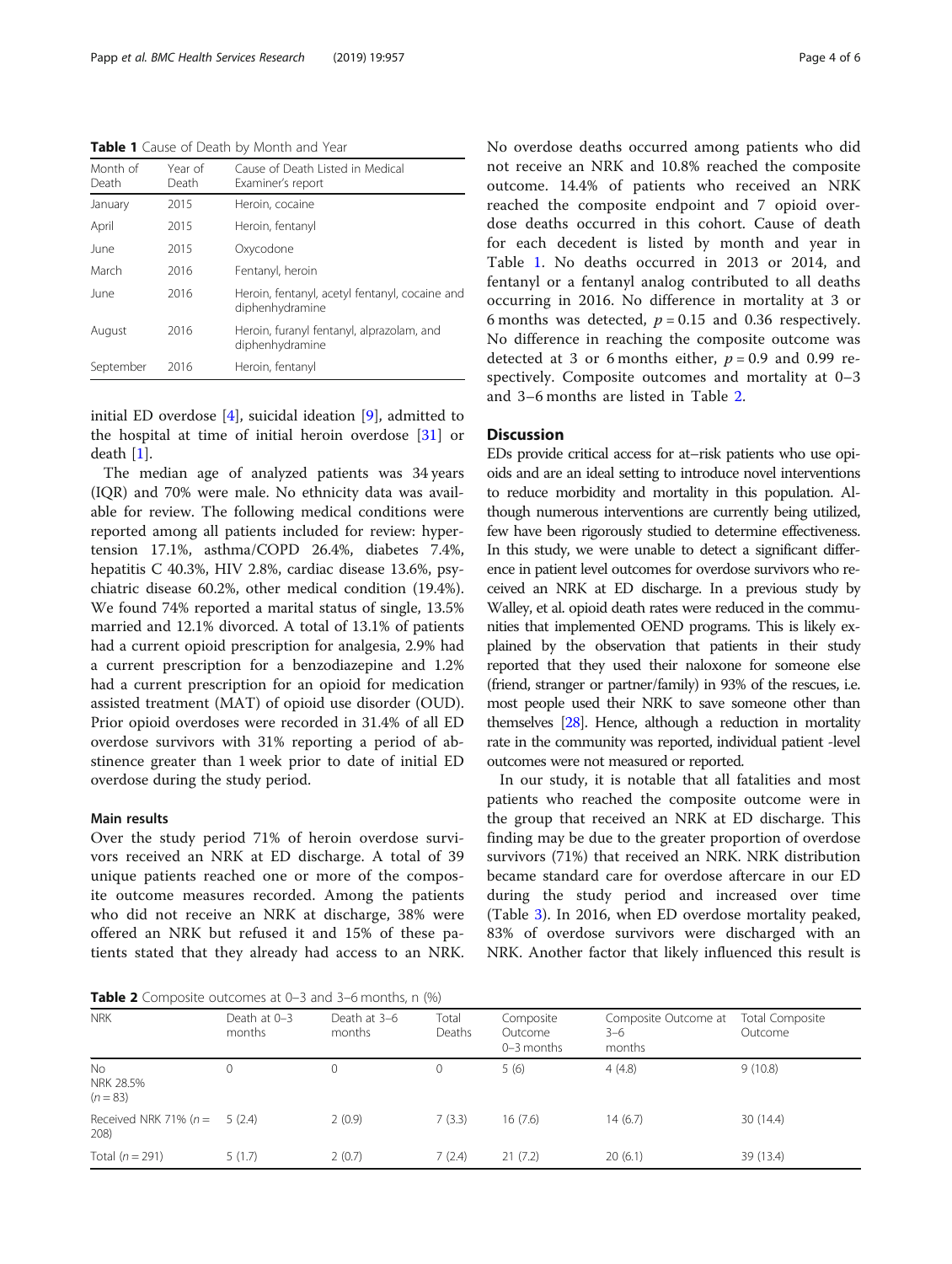<span id="page-4-0"></span>Table 3 Year of ED NRK distribution between September 1, 2013 and April 1, 2016

| Year | Total NRK received (%) | Total NRK not received (%) |
|------|------------------------|----------------------------|
| 2013 |                        | 14 (100)                   |
| 2014 | 53 (71)                | 21(28)                     |
| 2015 | 75 (70)                | 32 (30)                    |
| 2016 | 80 (83)                | 16(17)                     |

the overall increase in overdose mortality in Cuyahoga County during the study period (Table 4), which was driven by the introduction of more lethal IMF into the illicit drug market. This countywide change in cause of death was reflected in the overdose cause of death noted in our ED fatalities as well (Table [1\)](#page-3-0).

While our county was experiencing this dramatic spike in overdose fatalities (Table 4), we report a more modest increase in overall mortality year to year in our ED population (Table [1](#page-3-0)). Future investigations should be designed to further evaluate this trend and to determine which if any protective factors exist for patients evaluated in the ED for opioid overdose. Pre-existing protective factors in this population may include a safer drug use environment, availability of family/ friends willing to activate EMS, bystander access to NRKs for overdose reversal and closer proximity to hospital. Additional protective factors provided by the ED may include stabilization of other underlying medical conditions, access to additional ED support services and referrals to addiction treatment and primary care.

The need for EDs to play a more active role in caring for patients who use illicit opioids has increased steadily over the past decade and is likely to continue for the foreseeable future. Future investigations are needed to determine which interventions are most effective.

This study adds to our overall knowledge of the characteristics of patients presenting to the ED for presumed

|  |  |  |  | Table 4 Cuyahoga County Overdoses 2013-2016 |
|--|--|--|--|---------------------------------------------|
|--|--|--|--|---------------------------------------------|

| Year | Drug          | <b>Total Deaths</b> |
|------|---------------|---------------------|
| 2013 | Heroin        | 194                 |
|      | Fentanyl      | 5                   |
|      | Other opioids | 101                 |
| 2014 | Heroin        | 198                 |
|      | Fentanyl      | 37                  |
|      | Other opioids | 87                  |
| 2015 | Heroin        | 184                 |
|      | Fentanyl      | 92                  |
|      | Other opioids | 80                  |
| 2016 | Heroin        | 320                 |
|      | Fentanyl      | 399                 |
|      | Other opioids | 99                  |

Adapted from Medical Examiner's Final Drug Deaths Report 2016 [\[31](#page-5-0)]

heroin overdose in a community impacted predominately by heroin prior to 2015 and fentanyl thereafter. It is the first study to examine patient level outcomes in ED overdose victims who are discharged with an NRK and although the study was underpowered to detect an effect and the reported outcomes did not reach statistical significance, important data was gained that will be integral to the design and application of future investigations.

## Limitations

The total number of patient encounters eligible for inclusion did not reach the calculated sample size; therefore, this retrospective study was underpowered to detect the desired effect size of 0.04. Additionally, our reported outcomes did not reach statistical significance.

Our institution operates all Project DAWN naloxone distribution sites in Cuyahoga County making it possible to determine if a patient has access to a naloxone kit through access to our electronic health record. Every attempt to exclude patients who had prior access to a naloxone kit was made, however it may have been possible that patients obtained a naloxone kit from an entity outside of Cuyahoga County confounding results. To limit the impact of this we reviewed all charts individually to determine if any documentation of prior kit access was noted in ED documentation as well as a review of all prescription medications.

## Conclusions

Our study did not demonstrate a significant benefit in the patient level composite outcome of repeat ED visit, hospitalization and death between patients who received an NRK in the ED following a non-fatal heroin overdose and those who did not. Future investigations are needed to identify effective ED interventions to improve patient level outcomes in overdose survivors.

#### Abbreviations

CCCC: Cuyahoga County Corrections Center; CDC: Centers for Disease Control; CNS: Central nervous system; DAWN: Deaths avoided with naloxone; ED: Emergency department; EMS: Emergency medical systems; FDA: Federal Drug Administration; IM: Intramuscular; IMF: Illicitly manufactured fentanyl; IN: Intranasal; NRK: Naloxone rescue kit; OEND: Opioid education and naloxone distribution

#### Acknowledgements

Not applicable.

#### Authors' contributions

JP designed the study, analyzed and interpreted the data and authored the manuscript. JS analyzed and interpreted the data, reviewed and edited the manuscript. MV and AM abstracted data, read and approved the final manuscript. All authors have read and approve of the manuscript.

#### Funding

The Emergency Medicine Foundation generously supported the research presented in this publication and approved the study design. The Emergency Medicine Foundation did not participate in data collection, analysis, interpretation of data or writing the manuscript.